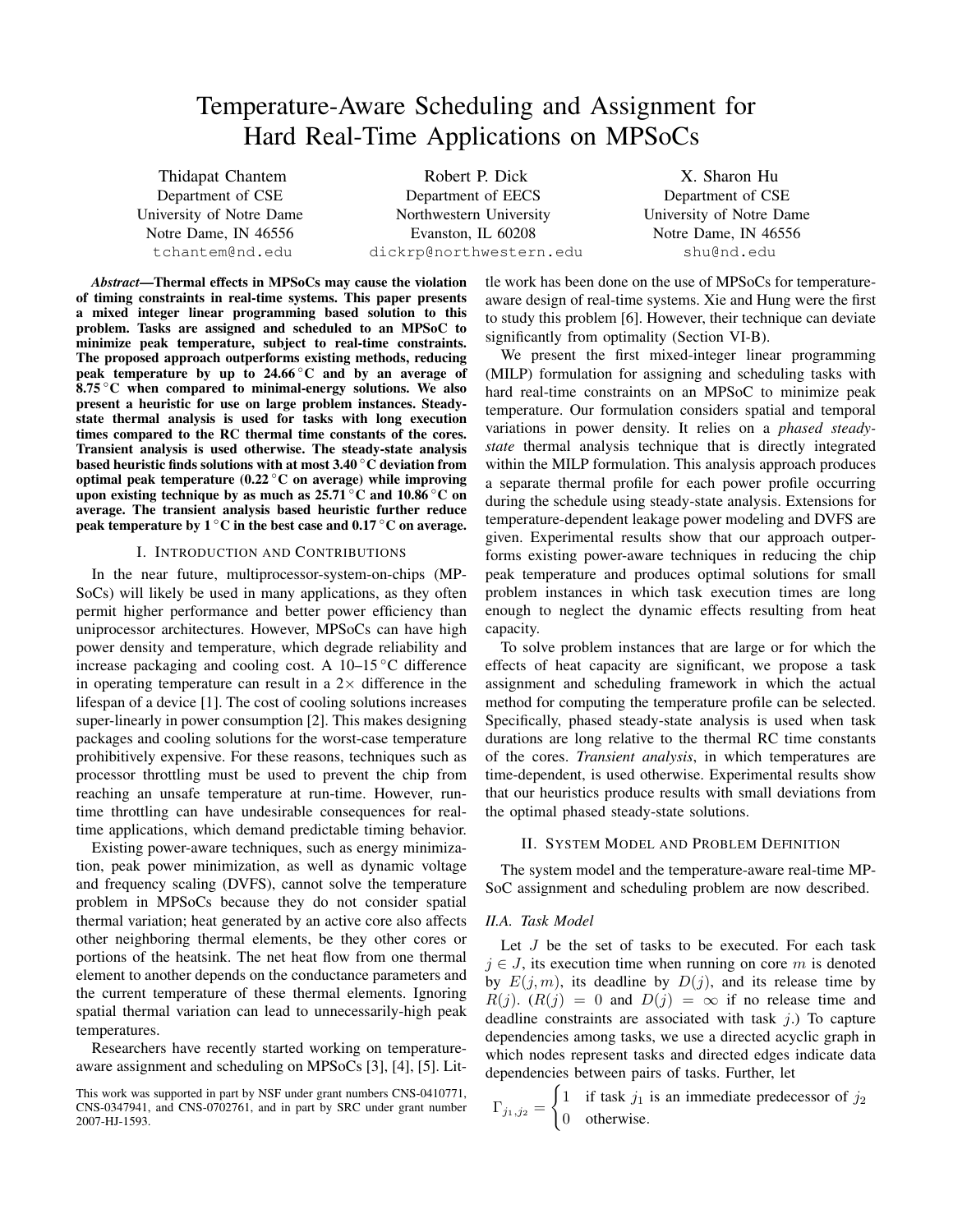A task j may execute only after all its predecessor tasks have completed and  $j$  has been released. For periodic systems, we guarantee schedule validity by scheduling out to the hyperperiod of all graphs. The hyperperiod is the least common multiple of the periods of all periodic tasks in the system.

# *II.B. Thermal Model*

We model an MPSoC with a set of cores, M. The width, height, and location are specified for each core  $m \in M$ . Based on the floorplan, the set of neighbors of  $m$ ,  $N_m$ , thermal conductance to a neighbor,  $G_n(m, n)$ , and thermal conductance to the heatsink element above it,  $G_h(m)$ , can be calculated.  $P(j, m)$  indicates the power consumption of core m when executing task j. We discuss an extension to this model to account for leakage power in Section IV-B.

Our thermal analysis method is based on the classical Fourier heat flow model. Each core corresponds to a discrete thermal element. (Section IV-B discusses how our approach can be modified to support finer-grained thermal element modeling.) The heatsink on top of the cores is modeled using multiple thermal elements and its partitioning corresponds to the layout of the cores. Since the heatsink is usually larger than the processor itself, we model heatsink overhang using additional thermal elements; the heatsink overhangs the chip by 25% of its length and width. The interface layer is included within the heatsink instead of being modeled explicitly. It is usually very thin, therefore lateral heatflow within it can be neglected. Lateral heatflow between cores and heatsink elements is modeled. Figure 1(a) depicts the corresponding circuit representation.

At time t, we compute the temperature at core  $m, T(i, m)$ :

$$
0 = \sum_{n \in N_m} (T(t, m) - T(t, n)) \cdot G_n(m, n) + C(m) \cdot \frac{dT(t, m)}{dt}
$$
  
+  $(T(t, m) - T(t, h)) \cdot G_h(m) - \sum_{j \in J} \alpha(t, j, m) \cdot P(j, m)$  (1)  

$$
0 = \sum_{g \in N_h} (T(t, h) - T(t, g)) \cdot G_{nh}(h, g) + C(h) \cdot \frac{dT(t, h)}{dt}
$$
  
+  $(T(t, h) - T(t, m)) \cdot G_h(m) + (T(t, h) - T_A) \cdot G_A(h),$  (2)

where  $T(t, h)$  is the temperature of the heatsink element h directly above core m at time t,  $C(m)$  is the capacitance at core m, and  $\alpha(t, j, m) = 1$  if task j is active on core m at time t.  $G_{nh}(h, g)$  is the lateral conductance between two heatsink elements h and g,  $C(h)$  is the capacitance of heatsink element h, and  $G_A(h)$  is the vertical conductance between heatsink element  $h$  and the ambient temperature  $T_A$ . All material thermal conductance parameters can be calculated as described in a standard physics textbook. We assume that the thickness of silicon is 0.6 mm and that of copper is 1 mm. The thermal conductivity of silicon and copper are set to 148 W/mK and 400 W/mK, respectively. Lastly, we use  $45^{\circ}$ C for  $T_A$  and 90 °C for active layer temperature.

Problem Definition: Consider the floorplan of a chip containing a set of cores,  $M$ , and a set of real-time tasks, J as described above, determine a static assignment of tasks



(a) Equivalent circuit diagram of the thermal model.

Fig. 1. Circuit and floorplan

to cores and a static, non-preemptive schedule of tasks on the cores such that all precedence constraints and real-time deadlines are met, and the chip peak temperature,  $T_{max}$ , is minimized.

## III. MOTIVATING EXAMPLE

We illustrate the benefit of directly minimizing peak temperature using an example. Consider a task set containing two identical tasks,  $j_1$  and  $j_2$ , each with a deadline of 5 ms. For this example, the MPSoC is arranged as shown in Figure 1(b). To minimize energy, tasks  $j_1$  and  $j_2$  are both assigned to core  $m2$ with a peak temperature of  $65.30\degree$ C. To minimize peak power, task  $j_1$  is assigned to core m2 and task  $j_2$  to core m1, resulting in the same peak temperature. If task  $j_1$  were executed on core  $m4$  and task  $j_2$  on core  $m1$ , the peak temperature would be reduced to  $65.16\,^{\circ}\text{C}$ ,  $0.14\,^{\circ}\text{C}$  cooler. While this improvement may not seem significant, the power density of the chip in the above example is only  $0.19 \text{ W/mm}^2$ . The power density can be as high as 0.79 W/mm<sup>2</sup> for 90 nm processors, 2.02 W/mm<sup>2</sup> for 65 nm processors, and  $7.24$  W/mm<sup>2</sup> for 45 nm processors [7]. To obtain similar power densities, we increase each core power consumption by factors of 2, 5, 10, 15, and 20. Cores with high power density can are used in high-performance computing and signal processing applications. The resulting chip power densities are between  $0.39$  W/mm<sup>2</sup> and  $3.89$  W/mm<sup>2</sup>. For such cores, peak temperature minimization results in a peak temperature reduction from  $2-20$  °C.

## IV. MILP-BASED APPROACH

This section presents our solution to the problem defined in Section II-B, describes extensions for leakage power and DVFS, and discusses limitations of the MILP formulation.

## *IV.A. MILP Formulation*

MILP formulations have long been proposed for modeling the heterogeneous multiprocessor task assignment and scheduling problem [8]. However, energy minimization has often been the main objective. Such solutions ignore both temporal and spatial thermal variation. Even peak power minimization only considers temporal thermal variation. To consider both types of thermal variations, we directly minimize the chip peak temperature,  $T_{\text{max}}$ , which is the highest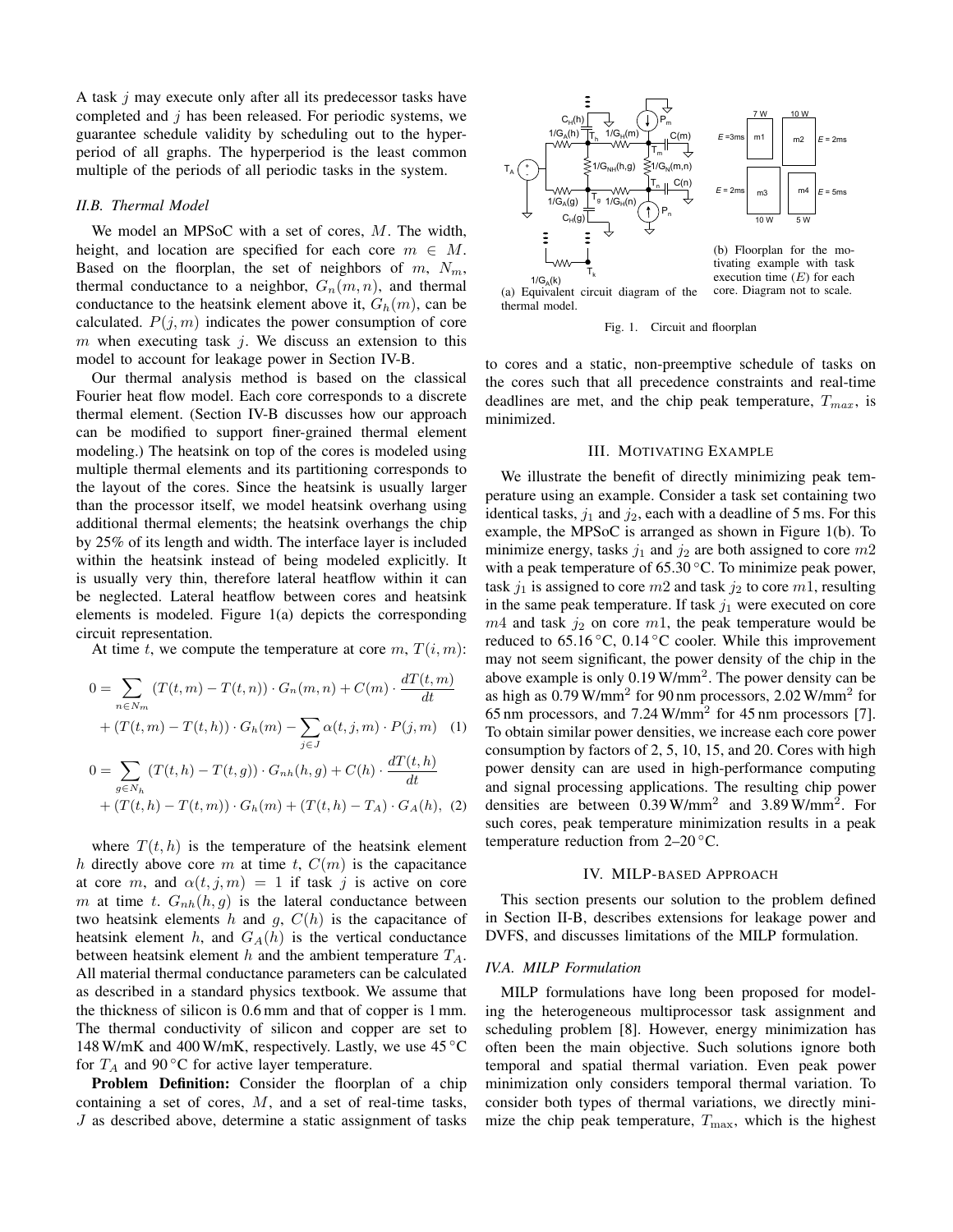temperature at any position on the chip during a schedule of duration *SL*, i.e.,

$$
T_{\max} = \max_{m \in M, t \in [0, SL]} \tau_m(t),\tag{3}
$$

Using Eq. 1 and 2 to compute the temperature at each node at a given time instant corresponds to dynamic or transient thermal analysis, which is computationally expensive, making its use in an MILP impractical. If transient analysis were incorporated into the MILP formulation, its use would be limited to very small problem instances. For these reasons, we set the capacitance values in Eq. 1 and 2 to zero to obtain the steady-state temperature at each node when predicting temperatures in our MILP formulation. In Section IV-B, we indicate the situations in which the MILP-based approach with steady-state analysis is appropriate and inappropriate. In addition, we present a solution to the more general dynamic temperature optimization problem in Section V.

One way to compute  $T_{\text{max}}$  in Eq. 3 is to discretize time. However, since real-time tasks can execute for hundreds of thousands or millions of time units, doing so can be costly. To overcome this difficulty, we observe that (i) core power consumptions only change at the beginning or end of task execution, and (ii) the temperature of a core only experiences a rapid change soon after the power consumption of at least one core on the chip changes. Hence, we only evaluate the temperature of each core  $m$  immediately after any task  $i$ starts executing on any core  $m$  in the MPSoC and denote this temperature by  $T(i, m)$ . Therefore, we write the objective of the MILP as

 $\min T_{\max}$ , where  $T_{\max} \geq T(i,m)$ ,  $\forall m \in M$ ,  $\forall i \in J$ . In addition,  $T(i, m)$  satisfies the constraints in Eq. 1 and Eq. 2, which are rewritten as

$$
T(i,m) \equiv T_{HS}(i,h) + \frac{1}{G_H(m)} \left[ \sum_{j \in J} \beta(i,j,m) \cdot P(j,m) \right]
$$

$$
+ \frac{1}{G_H(m)} \sum_{n \in N_m} G_N(m,n) \cdot [T(i,n) - T(i,m)] \tag{4}
$$

$$
0 = (T_{HS}(i,h) - T(i,m)) \cdot G_H(m) + (T_{HS}(i,h) - T_A)
$$

$$
0 = (I_{HS}(i, h) - I(i, m)) \cdot G_H(m) + (I_{HS}(i, h) - I_A)
$$
  
 
$$
\cdot G_A(h) + \sum_{g \in N_h} (T_{HS}(i, h) - T_{HS}(i, g)) \cdot G_{NH}(h, g).
$$
 (5)

where

$$
\beta(j_1, j_2, m) = \begin{cases}\n1 & \text{if task } j_2 \text{ executes on core } m, \\
0 & \text{precedes and overlaps with task } j_1 \tag{6}\n\end{cases}
$$

We use  $ts(j)$  and  $tf(j)$  to denote the start and finish times of task j, respectively, and  $tf(j) \equiv ts(j) + \sum_{m \in M} \delta(j,m)$ .  $E(j, m)$ . Eq. 4 implies that if core m is executing task i then  $\beta(i, i, m) = 1$ . More generally,  $\beta(i, i, m) \equiv \delta(i, m)$ . Consider a situation where tasks i and j execute on cores  $m$  and  $n$ , respectively. Further, task  $i$  precedes task  $j$  and their executions overlap. At the start of task  $i$ , we only need to consider the power consumption of core  $m$ . However, at the start of task  $j$ , we must take into account the power consumptions of both cores. For this reason, we must ensure that  $\beta(j_1, j_2, m) = 1$ only when  $\delta(j_2, m) = 1$  and  $ts(j_2) \leq ts(j_1) \leq tf(j_2) - \epsilon$ , where  $\epsilon$  is a small constant used to prevent imprecise floating point computations from making it appear as if contiguous tasks overlap in time. Therefore,

$$
\forall m \in M, \forall j_1, j_2 \in J, j_1 \neq j_2
$$
  
\n
$$
tf(j_2) \geq ts(j_1) + (\beta(j_1, j_2, m) - 1) \cdot \Lambda \qquad (7)
$$
  
\n
$$
ts(j_2) \leq ts(j_1) + (1 - \beta(j_1, j_2, m)) \cdot \Lambda \qquad (8)
$$

$$
1 \ge \beta(j_1, j_2, m) + \delta(j_1, m) \tag{9}
$$

$$
tf(j_2) - \epsilon - (1 - \eta(j_2, j_1)) \cdot \Lambda - (1 - \delta(j_2, m)) \cdot \Lambda
$$
  
\$\leq ts(j\_1) + \beta(j\_1, j\_2, m) \cdot \Lambda \qquad (10)\$

where

$$
\delta(j, m) = \begin{cases} 1 & \text{if task } j \text{ is assigned to core } m \\ 0 & \text{otherwise} \end{cases}
$$
 (11)

$$
\eta(j_1, j_2) = \begin{cases} 1 & \text{if task } j_1 \text{ is executed before task } j_2 \\ 0 & \text{otherwise} \end{cases}
$$
 (12)

The constraints used to guarantee schedulability can be found in an extended technical report [9]. Note that Eq. 4 is only linear if we can treat  $P(j, m)$  as a constant given task j and core  $m$ . We now assume this to ease explanation, but will relax this assumption in Section IV-B.

The above MILP formulation is guaranteed to find an assignment and schedule that minimize the peak temperature of the chip. Our formulation can readily be modified to produce an assignment and schedule that minimize peak power or total energy.

#### *IV.B. Extensions and Limitations*

The assumption that  $P(j, m)$  is a constant is no longer valid if leakage power is significant. Leakage power is a superlinear function of temperature and ignoring this dependency may lead to underestimation of the chip peak temperature. It has been observed that leakage power can be approximated by a a linear function in the operating temperature ranges of integrated circuits with roughly 5% error [10]. We use the following model:

$$
P(j,m) = K_1(j,m) \cdot T(j,m) + K_2(j,m),
$$

where  $K_1(j,m)$  and  $K_2(j,m)$  are constants that depend on core m and task j. Consequently, from Eq. 4,

$$
\sum_{j \in J} \beta(i, j, m) \cdot P(j, m) = \sum_{j \in J} (\lambda(i, j, m) + \beta(i, j, m) \cdot K_2(j, m))
$$
  
where

where

$$
\lambda(i,j,m) = \begin{cases} K_1(j,m) \cdot T(i,m) & \text{if } \beta(i,j,m) = 1\\ 0 & \text{otherwise} \end{cases}
$$
(13)

(13) can be replaced by the following contraints

$$
\forall i, j \in J, \forall m \in M
$$
  

$$
\lambda(i, j, m) > 0
$$
 (14)

$$
\lambda(i,j,m) \leq \beta(i,j,m) \cdot \Lambda \tag{15}
$$

$$
\lambda(i, j, m) \ge \beta(i, j, m) \quad \text{if}
$$
\n
$$
\lambda(i, j, m) > (K1_{i, m} \cdot T(i, m)) - (1 - \beta(i, j, m)) \cdot \Lambda \quad (16)
$$

$$
\lambda(i, j, m) \le (K1_{i,m} \cdot T(i, m)) - (K1_{i,m} \cdot T(i, m)) - (B(i, j, m) - 1) \cdot \Lambda
$$
 (17)

$$
\lambda(t, j, m) \leq (\Lambda T_{j,m} \cdot T(t, m)) = (\rho(t, j, m) - 1) \cdot \Lambda \quad (17)
$$

If the cores are equipped with DVFS capability, further peak temperature reductions, as well as energy savings, can be achieved by modifying the solution in Section IV-A. For each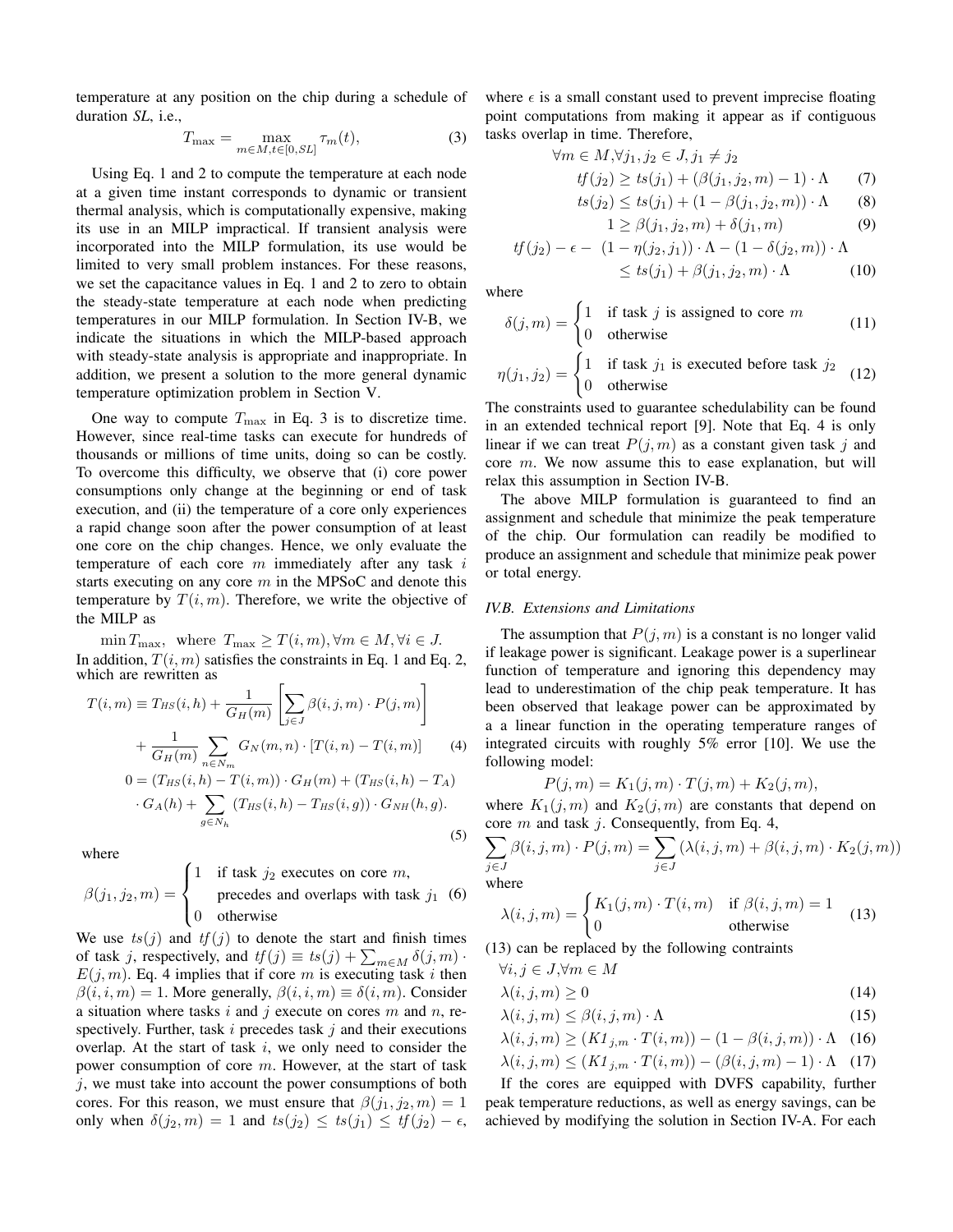core m, the set of discrete voltage levels,  $K_m$ , is specified. We redefine  $E(j, k, m)$  to be the execution time of task j on core m at voltage level k and  $P(j, k, m)$  to be the power consumption required to execute task  $j$  on core m at voltage level k. The binary variables  $\delta(j, k, m)$  are also redefined to be 1 if task  $j$  is assigned to core  $m$  at voltage level  $k$ . Consequently, from Eq. 4,

$$
\sum_{j \in J} \beta(i, j, m) \cdot P(j, m) = \sum_{k \in K} \sum_{j \in J} \nu(i, j, k, m) \cdot P(j, k, m)
$$
  
where

where

$$
\nu(j_1, j_2, k, m) = \begin{cases} 1 & \text{if } \delta(j_2, k, m) = 1, \, \beta(j_1, j_2, m) = 1 \\ 0 & \text{otherwise} \end{cases}
$$

The extended formulation can be obtained by adding the constraints for the variables defined in the above equation.

The thermal model (Section II-B) can further be refined by using multiple thermal elements for each core, where each thermal element may have different power consumption and/or correspond to a particular functional unit of the core. (A finergrained thermal model in which a core is partitioned into many small thermal elements may further improve accuracy.) We omit this refinement due to lack of realistic benchmarks for which power profile variations within cores are known. When such benchmarks become available, only minor modifications to the solution in Section IV-A will be needed. Specifically, the binary variables  $\delta(j, m, x)$  must be redefined as 1 if task  $j_1$  executes on core m and x is a thermal element belonging to  $m$ , and the variables in Eq. 6 must be modified accordingly.

There are two limitations to the MILP-based approach: (i) the MILP formulation cannot be used to efficiently solve large problem instances (the problem is  $N\mathcal{P}$ -hard) and (ii) due to the use of steady-state analysis, the MILP formulation may overestimate the chip peak temperature when task execution times are short compared to the RC thermal time constants of the cores (i.e., the constants influencing the rate of temperature change in response to power consumption change). We will use an efficient heuristic framework to overcome these challenges.

## V. SCHEDULING HEURISTIC FRAMEWORK

To trade off accuracy in temperature estimation with running time, we propose a scheduling framework where either steadystate or transient analysis can be used, depending on the characteristics of the tasks under consideration.

Our framework uses a binary-search based approach to iteratively improve the solution. It takes as inputs upper and lower temperature bounds, as well as the maximum number of iterations, *maxIter*. It then uses the average of the upper and lower bound on the peak temperatures as the target temperature to find an assignment and schedule. If it succeeds, the current target temperature is used as the upper temperature bound for the next iteration of the binary search. Otherwise, it is used as the lower temperature bound.

To find an assignment and schedule for a given target temperature, we introduce the list scheduling [11] algorithm shown in Algorithm 1. ThermalSched() returns a schedule that honors the specified target temperature, if possible. Our

## Algorithm 1 ThermalSched $(G(V, E),$  targetTemp)

1: compute  $EST(j)$ , for all tasks  $//$  earliest start time

- 2: compute *LST(j)*, for all tasks // latest start time
- 3: *mobility(j)*  $\leftarrow$  *LST(j) EST(j)*, for all tasks
- 4: *currentTime* ← 0
- 5:  $busv(m) \leftarrow 0$ , for all cores
- 6: while there are unscheduled tasks do
- 7:  $RT \leftarrow$  ready tasks in non-decreasing order of mobility
- 8: for each  $j \in RT$  do 9:  $invalidCount \leftarrow 0$ 10:  $fastestCore \leftarrow -1$ 11:  $bestExeTime \leftarrow \infty$ 12: **for** each  $m \in M$  **do** 13:  $\delta(j, m) \leftarrow 0$ 14: *endTime*  $\leftarrow E(j,m) + currentTime$ 15: **if not** *busy(m)* and *endTime*  $\leq D(j)$  **then** 16: compute projected temperature profile 17: *peakTemp* ←  $\max_{m \in M} T(j, m)$ 18: if *peakTemp* < *targetTemp* then 19: **if**  $E(j,m) < bestExeTime$  then 20:  $fasterCore \leftarrow m$ 21:  $\text{bestExeTime} \leftarrow E(j,m)$ 22: else if not *busy(m)* then 23: *invalidCount* ← *invalidCount* + 1 24: **if** *invalidCount* =  $|M|$  **then** 25: return INFEASIBLE 26: **else if**  $\text{fasterCore} \neq -1$  **then** 27:  $\delta(j, fastestCore) \leftarrow 1$ 28:  $ts(j) \leftarrow currentTime$ 29:  $tf(j) \leftarrow ts(j) + E(j, \text{fastestCore})$ 30:  $busy(fasterCore) \leftarrow 1$ 31: update *EST(j)*, for all unscheduled tasks 32: update *mobility(j)*, for all unscheduled tasks 33: update *busy(m)*, for all cores

34: *currentTime*  $\leftarrow \min\{tf(j): tf(j) > currentTime\}$ 

search-based scheduling approach permits the use of an efficient list scheduler without global knowledge of temperature variation.

For a given task j, its earliest start time *EST(j)* and latest start time  $LST(j)$  are computed. The mobility of task j can then be calculated as the difference between *LST(j)* and *EST(j)*. A potential challenge in computing *EST(j)* and *LST(j)* is that the execution time of task  $j$  is unknown prior to assignment to a core. The earliest start time  $EST(j)$  of each task  $j \in J$  is computed using the As Soon As Possible (ASAP) scheduling algorithm [11]. For each task, we use the execution time on the fastest core in order to prioritize tasks based on maximal mobility. The same is true for computing the *LST(j)*, for all  $j \in J$ .

Task assignment and scheduling proceed as follows. Ready tasks are ordered by non-decreasing mobility. A *ready task* is a task whose predecessors have finished executing. Given a ready task  $j$ , ThermalSched $($ ) selects the fastest available core that allows task  $j$  to meet its deadline while keeping the peak temperature below the target temperature. The fastest available core is chosen to maximize the mobility of the successors of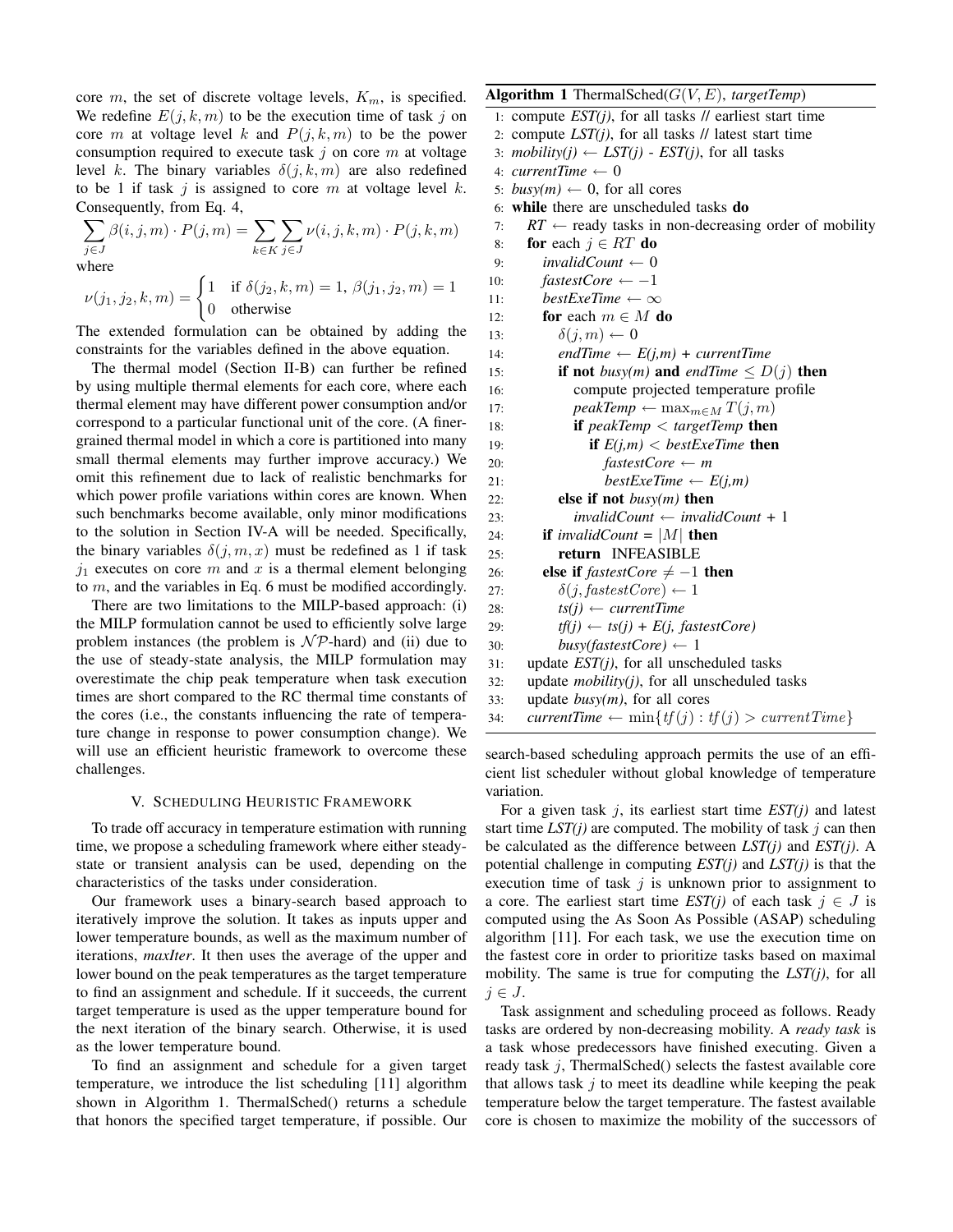

Fig. 2. Peak temp. minimization vs. energy and peak power minimization

task  $j$ , thereby improving schedulability. If no core is fast enough to execute task  $j$  by its deadline, ThermalSched() terminates.

Observe that Algorithm 1 does not provide any details regarding the method for computing the thermal profile (Line 16). We propose to use two techniques based on the observations made in Section IV-B, to balance accuracy and time complexity. If task execution times are long compared to the RC thermal time constants of the cores, phased steadystate analysis will generally be accurate. The steady-state temperature profile can be computed by expressing Eq. 1 and 2 as a system of linear equations of the form  $A \cdot T + B = 0$ , and of size  $|E| \times |E|$ , where  $|E|$  is the total number of thermal elements in the system. Since the thermal conductivity matrix A is fixed when a floorplan is given, the inverse of the matrix can be pre-computed once. In addition, computing the temperature profile in each iteration takes  $O(|M|^2)$ . Therefore, the time complexity of the steady-state thermal analysis **based heuristic (SSAB)** is  $O(|J|^2 \cdot |M|^3 \cdot \textit{maxIter})$ .

If task execution times are short relative to core thermal RC time constants, transient analysis should be used to compute the projected temperature profile, as explained in Section IV-B. Any existing thermal analysis technique can be used in our task assignment and scheduling framework. To validate our transient analysis based heuristic (TAB), we used HotSpot [12] in our experiments. The time complexity of the TAB algorithm is  $O(|J|^2 \cdot |M| \cdot \text{maxIter} \cdot O(\text{HotSpot}))$ .

As a final remark, verification using dynamic thermal analysis may be desirable even for systems with long task execution times to ensure the peak temperature bound is honored.

#### VI. EXPERIMENTAL RESULTS

We used the Embedded System Synthesis Benchmarks Suite (E3S) [13], which follows the organization of the EEMBC benchmarks [14]. We experimented with floorplans with different number of cores, power densities and areas.

# *VI.A. MILP Formulation Performance*

We used CPLEX 10.1 with AMPL to solve instances of the MILP formulation (Section IV-A) for optimal peak temperature, energy, and peak power. The benchmarks were run using two  $2\times 2$ , one  $2\times 3$ , and one  $3\times 3$  floorplans.

We compared the temperature differences between using peak temperature minimization and using energy or peak



Fig. 3. Peak temp. minimization vs. energy and peak power minimization for higher power density chips

power minimization. The solutions from the MILP are shown in Figure 2. The x-axis shows the different benchmarks and floorplans. The y-axis shows the resultant peak temperatures. Some results are unavailable due to the MILP solver running out of memory before finding a solution. Our approach achieves a peak temperature reduction of up to  $24.66\,^{\circ}\text{C}$ , and  $8.75\,^{\circ}\text{C}$  on average, when compared to the method that minimizes energy. Such a significant difference in peak temperatures occurs because energy minimization does not consider the effects of temporal thermal variations.

Our approach did not yield significant improvements over peak power minimization because the cores used in the above experiment have low power densities. For example, the chip power density for the Consumer benchmarks ranges from  $0.27$  W/mm<sup>2</sup> to  $0.36$  W/mm<sup>2</sup> with the average chip power density of 0.32 W/mm<sup>2</sup>. These results confirm the observations of Coskun et al. for low power density MPSoCs. However, higher power densities change the problem. To obtain chip power densities similar to those described in [7] for 65 nm processors, we multiplied each core's power consumption by 10. As shown in Figure 3, for these cores our method achieves a peak temperature reduction of up to  $23.25\,^{\circ}\text{C}$ , and  $9.24\,^{\circ}\text{C}$ on average when compared to peak power minimization and further proves that spatial thermal variations need to be considered.

#### *VI.B. Heuristic Performance*

We assess the performance of our SSAB algorithm (Section V) by comparing its solutions to the ones from MILP (Section IV-A) as well as Xie's and Hung's *Heuristic 1* [6], which we refer to as the X&H heuristic. The X&H heuristic calls HotSpot to compute the temperatures. Figure 4 compares the the results from the SSAB and X&H heuristics to the optimal solution from the MILP formulation. We used HotSpot to compare the peak temperatures for a fair comparison. Results for benchmarks that were not successfully solved by the X&H algorithm are omitted.

The X&H heuristic deviates from the optimal solution by 11.10 °C on average and  $25.71$  °C in the worst case. The SSAB heuristic finds an optimal solution in many cases while giving results that deviate by at most  $3.40\degree$ C from optimality (and  $0.22\degree$ C on average) requiring at most 50 binary search iterations for each run. Both heuristics require similar running